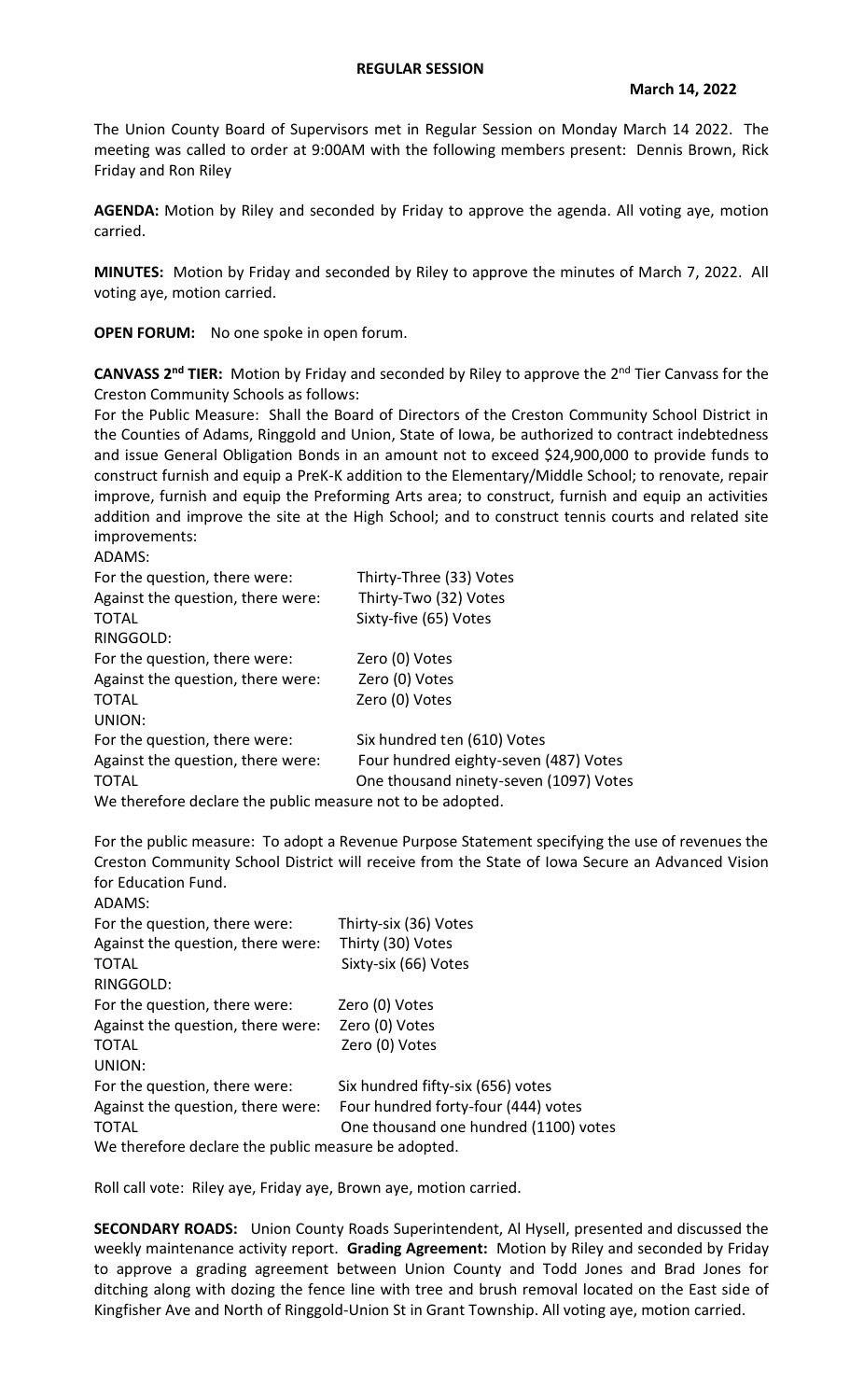| <b>CLAIMS:</b> Motion by Friday and seconded by Riley to approve payment of Claim #146420 - Claim |                    |                                                   |                    |
|---------------------------------------------------------------------------------------------------|--------------------|---------------------------------------------------|--------------------|
| #146578 for a grand total of \$322,396.73 as follows:                                             |                    |                                                   |                    |
| 911 CUSTOM LLC                                                                                    | 36.00              | HUFFMAN, LINDA                                    | 156.75             |
| ABILDTRUP, DAVID N                                                                                | 171.00             | HUSBAND, AMANDA                                   | 23.85              |
| ACCESS SYSTEMS LEASING<br><b>ACCESS SYSTEMS</b>                                                   | 493.55<br>2,502.16 | HYSELL, SANDY<br><b>IACCVSO</b>                   | 109.57<br>60.00    |
| <b>ADAMS COUNTY FREEPRESS</b>                                                                     | 19.69              | <b>ICCS CCDA DIVISION</b>                         | 40.00              |
| <b>ADAMS COUNTY SHERIFF</b>                                                                       | 8,332.40           | <b>INNOVATIVE INDUSTRIES</b>                      | 2,936.03           |
| <b>AFTON STAR ENTERPRISE</b>                                                                      | 1,271.14           | <b>IDNR</b>                                       | 18,340.84          |
| <b>AGRILAND FS INC</b>                                                                            | 222.35             | <b>IOWA PRISON INDUSTRIES</b>                     | 207.90             |
| <b>AGRIVISION GROUP LLC</b>                                                                       | 74.94              | <b>JIMS SANITATION &amp; TRUCK REPAIR</b>         | 586.00             |
| AKIN BUILDING CENTER                                                                              | 66.75              | KIBURZ, AMY                                       | 20.00              |
| ALLEN, PHYLLIS F<br><b>ALLIANT ENERGY</b>                                                         | 200.19<br>9,319.35 | <b>KSIB RADIO</b><br>LANG, MIKE                   | 170.00<br>156.75   |
| ARNOLD MOTOR SUPPLY LLC                                                                           | 239.40             | LOOMIS, CONNIE                                    | 166.25             |
| <b>BEDFORD DRUG</b>                                                                               | 29.40              | LOOMIS, TERRY                                     | 194.25             |
| <b>BLACKSTRAP INC</b>                                                                             | 5,305.49           | MASTERCARD/ISSB                                   | 1,600.84           |
| <b>BLAZEK, GARY</b>                                                                               | 325.67             | MCNAUGHT, RAY                                     | 20.00              |
| <b>BM SALES</b>                                                                                   | 1,095.00           | MEDICAP PHARMACY                                  | 6.75               |
| <b>BOMGAARS</b>                                                                                   | 155.84             | <b>METRO WASTE AUTHORITY</b>                      | 22,346.79          |
| <b>BOONE, DARIUS</b><br><b>BOONE, ELANE</b>                                                       | 218.82<br>30.70    | MIDAMERICAN RESEARCH CHEM<br>MILLER, ELEANOR      | 1,196.65<br>157.50 |
| BRETT STREET POWERWASHING                                                                         | 200.00             | MMIT BUSINESS SOLUTIONS GROUP                     | 31.00              |
| BROWN, WYN                                                                                        | 40.00              | MOTOROLA SOLUTIONS                                | 35,182.98          |
| <b>BURKHALTER, PHYLLIS</b>                                                                        | 210.00             | <b>NAPA</b>                                       | 2,697.21           |
| CALHOUN-BURNS & ASSOC INC                                                                         | 10,782.70          | <b>NEW HORIZONS</b>                               | 5,482.50           |
| <b>CAPITAL ONE</b>                                                                                | 64.90              | NORSOLV SYSTEMS                                   | 168.95             |
| CARE                                                                                              | 10,800.00          | NORTH AMERICAN SAFETY                             | 614.42             |
| CARTER, DENNIS                                                                                    | 171.00             | <b>NORTH RISK PARTNERS</b>                        | 1,300.00<br>135.20 |
| CARTER, ILENE<br>CENTRAL IOWA DETENTION CENTER                                                    | 19.00<br>234.05    | NOSEKABEL, LORI<br>OFFICE MACHINES COMPANY INC    | 122.36             |
| <b>CENTURY LINK</b>                                                                               | 114.93             | PARSONS, MARSHA J                                 | 194.25             |
| CHAMBERLAIN, MARY                                                                                 | 260.97             | PEARSON FAMILY FUNERAL SERVICE                    | 360.00             |
| CHAMBERLAIN, STEVE                                                                                | 20.00              | PEPPMEIR, KEN                                     | 40.00              |
| <b>CHAT MOBILITY</b>                                                                              | 80.00              | PJ GREUFE & ASSOCIATES LLC                        | 1,500.00           |
| CHEERS, DAVID                                                                                     | 40.00              | POKORNY BP & AUTO SERVICE                         | 3.80               |
| CHEERS, ED<br>CHEERS, KEN                                                                         | 40.00<br>20.00     | RED OAK WELDING SUPPLIES<br>ROGERS, JANICE        | 20.40<br>142.50    |
| CHILDRENS SQUARE USA                                                                              | 1,306.20           | ROLLINGS, MIKE                                    | 40.00              |
| <b>CINTAS CORPORATION</b>                                                                         | 171.50             | RUTLEDGE, DEBRA                                   | 268.56             |
| CITY LAUNDERING COMPANY                                                                           | 447.36             | <b>SCC NETWORKS</b>                               | 41.06              |
| <b>CITY OF AFTON</b>                                                                              | 406.57             | SCHNEIDER GEOSPATIAL LLC                          | 2,670.00           |
| <b>CLARKE COUNTY AUDITOR</b>                                                                      | 360.44             | SECRETARY OF STATE OF IOWA                        | 60.00              |
| <b>CLARKE COUNTY SHERIFF</b>                                                                      | 960.00             | SERVICE TECHS INC                                 | 85.00              |
| CLEAR, GARY E<br><b>COTTRELL PROPERTIES INC</b>                                                   | 173.06<br>1,200.00 | SHRED-IT USA - DES MOINES<br>SIDDENS, TERI        | 85.00<br>25.00     |
| <b>CREST HAVEN CARE CENTER</b>                                                                    | 3,321.50           | SMITH FERTILIZER & GRAIN                          | 1,426.96           |
| <b>CRESTON MUNICIPAL UTILITIES</b>                                                                | 528.38             | <b>SIRWA</b>                                      | 164.63             |
| <b>CRESTON PUBLISHING COMPANY</b>                                                                 | 1,843.48           | SOUTHERN IOWA TROLLEY                             | 273.00             |
| <b>CULLIGAN OF SOUTH IA</b>                                                                       | 202.89             | STALCUP, MARK                                     | 20.00              |
| DENTON, ROSALIE                                                                                   | 199.50             | STALKER CHEVROLET                                 | 1,557.91           |
| DILLINGER, JANICE M                                                                               | 178.50             | <b>SUPERTEL INN</b>                               | 175.00             |
| DIXON-BORGMAN, VIDETTE<br><b>EVORA CONSULTING LTD</b>                                             | 142.50<br>655.00   | TEUTSCH, CHARLES<br>THE IOWA SPORTSMAN            | 166.25<br>250.00   |
| EXCEL MECHANICAL CO INC                                                                           | 4,444.32           | <b>TRASH TRANSIT</b>                              | 41,322.75          |
| <b>F&amp;M BODY SHOP</b>                                                                          | 40.00              | TREASURER STATE OF IOWA                           | 11,762.00          |
| <b>FARMERS ELECTRIC COOP</b>                                                                      | 2,044.17           | TRILIX MARKETING GROUP                            | 2,046.00           |
| <b>FASTENAL COMPANY</b>                                                                           | 2,279.61           | TRIPP, DAVID                                      | 40.00              |
| FINLEY, STEPHANI                                                                                  | 245.70             | TRIPP, PEGGY                                      | 40.00              |
| FIRST COMMUNICATIONS LLC                                                                          | 27.36              | TRUCK CENTER COMPANIES EAST LLC                   | 7.37               |
| FIRSTNET/AT&T MOBILITY<br><b>FRANKS SERVICE</b>                                                   | 86.04<br>2,225.32  | <b>TRUE VALUE</b><br>TYLER INSURANCE SERVICES INC | 218.99<br>100.00   |
| <b>GARDEN &amp; ASSOCIATES LTD</b>                                                                | 2,146.70           | UNION COUNTY ENGINEER                             | 288.35             |
| GILBERT, WES                                                                                      | 40.00              | UNION COUNTY LEC FUND                             | 12,304.12          |
| <b>GREATER REGIONAL MED CENTER</b>                                                                | 148.00             | UNITED FARMERS COOPERATIVE CO                     | 8,553.67           |
| <b>GREEN VALLEY PEST CONTROL</b>                                                                  | 213.00             | US BANK EQUIPMENT FINANCE                         | 70.68              |
| <b>GRH BUSINESS HEALTH &amp; WELLNESS</b>                                                         | 365.00             | VEATCH, HAL                                       | 40.00              |
| <b>GROVE CHAPEL CEMETERY</b>                                                                      | 95.00              | <b>VICKER PROGRAMMING &amp; SERVICES</b>          | 200.00             |
| HANSEN, BRUCE<br>HARTMAN, JERRY THOMAS                                                            | 100.00<br>168.38   | VISA/ISSB<br>WALKER DO, DAN E                     | 465.36<br>150.00   |
| HAWKS, NANCY                                                                                      | 19.00              | WALLACE, BETTY                                    | 194.25             |
| HAWKS, THOMAS                                                                                     | 204.75             | WASTE MANAGEMENT OF CRESTON                       | 2,163.70           |
| <b>HEARTLAND TIRE &amp; AUTO</b>                                                                  | 474.59             | <b>WATCHGUARD VIDEO</b>                           | 225.00             |
| HENRY M ADKINS & SON INC                                                                          | 2,240.77           | WINDSTREAM                                        | 1,524.55           |
| HI-VIZ SAFETY WEAR                                                                                | 849.50             | WOLFE, MICHAEL J                                  | 150.00             |
| HUBATKA, CAROLYN                                                                                  | 167.07             | WORISEK, JENNIFER M                               | 156.78             |